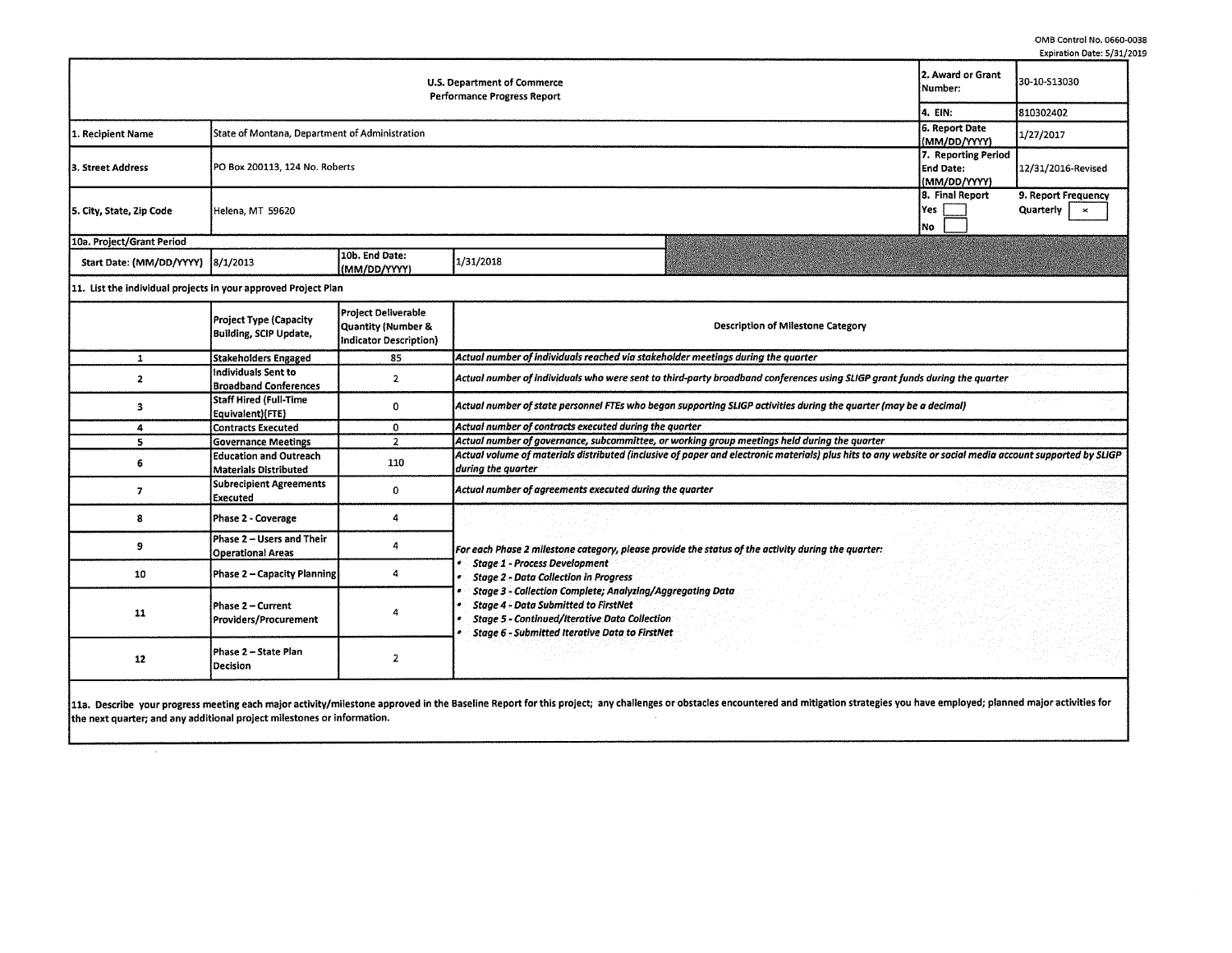Staff and the Meeting Facilitator Contractor arranged for and assisted with a "Metro Meeting" at Billings, MT. 25 public safety Officials and personnel attended. This group asked insightful questions. We have developed a m whereby Tracey makes a presentation followed by questions to the audiance. The answers are scribed on easel paper and summarized later. The attendence rosters and the distilled notes are forwarded to Tracey. Tracey then co further and passes the input to the FN Planners and Engineers. These summaries are available to you by request. The SIGB meet in October and Decenber. Agenda items and minutes are available at: http://sitsd.mt.gov/Public-S Page/SIGB-Main-Page We continue to update the SIGB on consultation activities. The SIGB was informed about Tribal OR in October and about the Billings Metro meeting. At the December meeting, the SPOC meeting at Phoenix was orimary topic. Note too that the Tribal OR Coordinator presented to the Montana Indian Working Group at Billings in October; attended an Indian Legislative Summit and worked with the Governor's Indian Affairs Director rega the 7 Tribal Councils to review and comment on the draft deployment plan (November); and. in December, attended the Governor's Tribal Training Workshop where she discussed the importance of FirstNet to the Tribal Public Sa Community. Note: In response to your observations: 1) on the Salary and Fringe line items, charges have been adjusted to conform to Journal entries as several object codes placed in Salary should have been in Fringe; and, was found in object code labeling. Several object codes were mis-interpreted and placed in the Supply/Materials category were moved to Contracts. The Revised PPR ls trued-up with the accounting Journal.

11b. If the project team anticipates requesting any changes to the approved Baseline Report in the next quarter, describe those below. Note that any substantive changes to the Baseline Report must be approved by the Depart Commerce before implementation.

We continue to work with the SLIGP Program Office to de-obligate funds that will allow NTIA to sponsor SLIGP 2.0.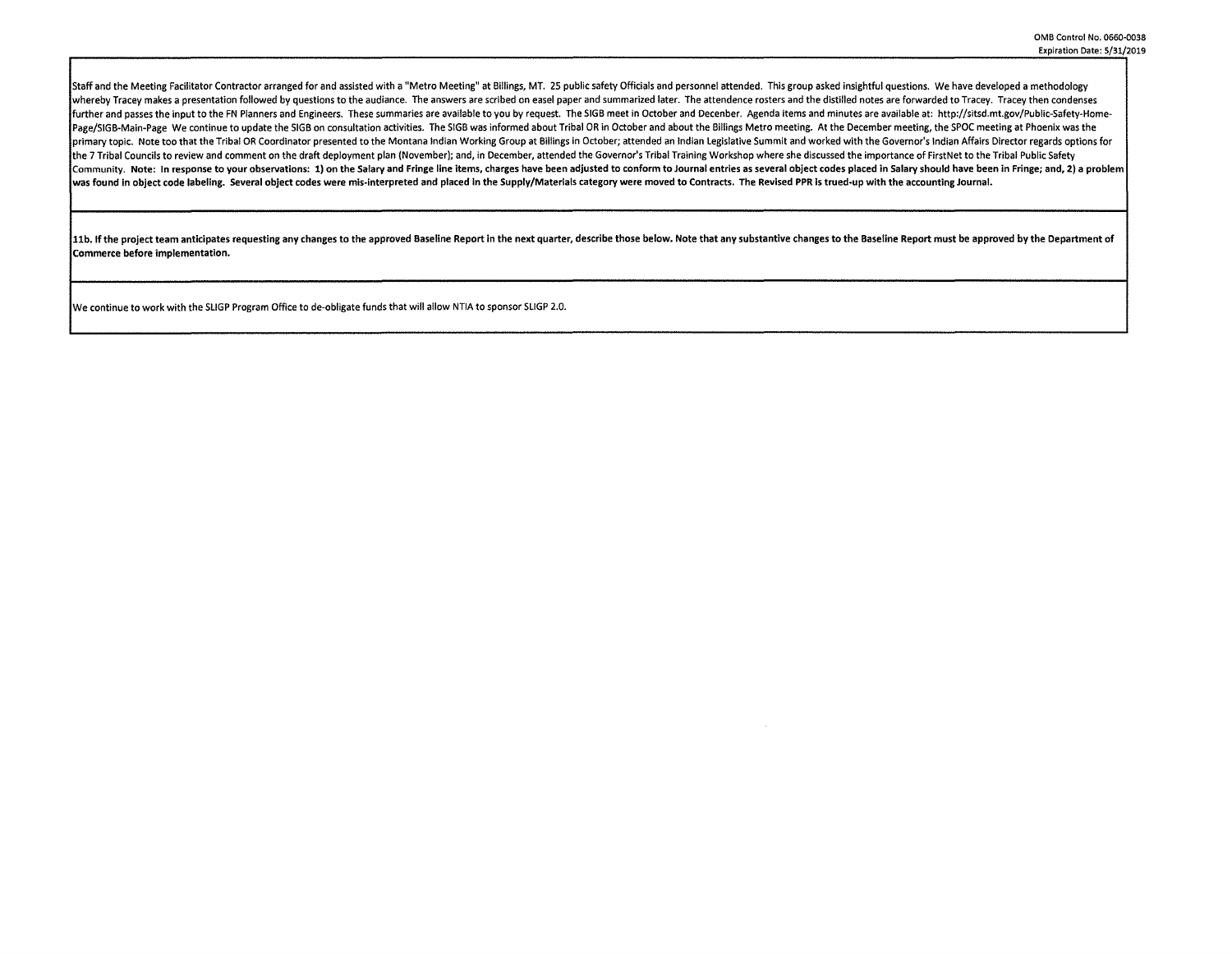**lld. Describe any success stories or best practices you have identified. Please be as specific as possible.** 

Tracey Murdock recommended to her Regional Peers that they adopt Montana's methodologies to make their Metro meetings sucessful.

**12. Personnel** 

**12a. If the project is not fully staffed, describe how any lack of staffing may impact the project's time line and when the project will be fully staffed.** 

| 12b. Staffing Table - Please include all staff that have contributed time to the project. Please do not remove individuals from this table. |                                                    |                                                               |                                                                                                                                                                           |                                                                                                                                           |                               |                     |                 |                                         |                                          |
|---------------------------------------------------------------------------------------------------------------------------------------------|----------------------------------------------------|---------------------------------------------------------------|---------------------------------------------------------------------------------------------------------------------------------------------------------------------------|-------------------------------------------------------------------------------------------------------------------------------------------|-------------------------------|---------------------|-----------------|-----------------------------------------|------------------------------------------|
| Job Title                                                                                                                                   | FTE%                                               |                                                               | <b>Project (s) Assigned</b>                                                                                                                                               |                                                                                                                                           |                               |                     |                 |                                         |                                          |
| SLIGP Project MGT (Inkind)                                                                                                                  | 100%                                               |                                                               |                                                                                                                                                                           | Work with and prepare reports for the SIGB, prepare quarterly PPR, supervise the OR Coordinator, Prepare RFP's and MoU's, answer FN RFI's |                               |                     |                 |                                         | No Change                                |
| SPOC (Inkind)                                                                                                                               | 5%                                                 | Single Point of Contact, Supervises Bureau Chief and SLIGP PM |                                                                                                                                                                           |                                                                                                                                           |                               |                     |                 |                                         | No Change                                |
| PSCB Bureau Chief (Inkind)                                                                                                                  | 20%                                                |                                                               | Meeting and Conference attendance, SLIGP supervision, Grant AOR<br>No Change                                                                                              |                                                                                                                                           |                               |                     |                 |                                         |                                          |
| lPSCB Bureau Fiscal MGT<br>(Inkind)                                                                                                         | 3%                                                 |                                                               | Liasion with state accounting, fiscal reporting and procurement<br>No Change                                                                                              |                                                                                                                                           |                               |                     |                 |                                         |                                          |
| SLIGP OR Coord. (Federal)                                                                                                                   | 100%                                               |                                                               | Contract for meeting facilitator, schedule regional and tribal meetings, develop contacts with local and tribal first responders, attend regional and tribal<br>No Change |                                                                                                                                           |                               |                     |                 |                                         |                                          |
| Administrative Assistant<br>(Federal)                                                                                                       | 50%                                                | SIGB member requests.                                         | Maintain SIGB and SLIGP websites, SIGB attendance records, munutes, scheduling, meeting set-up, travel claims processing for SIGB members, and, answer<br>No Change       |                                                                                                                                           |                               |                     |                 |                                         |                                          |
| 13. Subcontracts (Vendors and/or Subrecipients)                                                                                             |                                                    |                                                               |                                                                                                                                                                           |                                                                                                                                           |                               |                     |                 |                                         |                                          |
| 13a. Subcontracts Table – include all subcontractors. The totals from this table must equal the "Subcontracts Total" in Question 14f.       |                                                    |                                                               |                                                                                                                                                                           |                                                                                                                                           |                               |                     |                 |                                         |                                          |
| Name                                                                                                                                        | <b>Subcontract Purpose</b>                         |                                                               | Type<br>(Vendor/Subrec.)                                                                                                                                                  | RFP/RFQ Issued (Y/N)                                                                                                                      | Contract<br>Executed<br>(Y/N) | <b>Start Date</b>   | <b>End Date</b> | <b>Total Federal Funds</b><br>Allocated | <b>Total Matching Funds</b><br>Allocated |
| Montana State Library                                                                                                                       | <b>GIS Mapping</b>                                 |                                                               | MoA                                                                                                                                                                       | N                                                                                                                                         | v                             | 7/1/2015            | 12/30/2016      | \$100,000.00                            | \$0.00                                   |
| Brandborg, Sole Proprietor                                                                                                                  | Regional/local FirstNet Meeting Facilitator/Set-up |                                                               | Vendor                                                                                                                                                                    |                                                                                                                                           | ٧                             | 2/5/2016            | 10/31/2017      | \$80,000.00                             | \$0.00                                   |
| Tribal Facilitators                                                                                                                         | Moderate/conduct 8/22/2015 Tribal Meeting          |                                                               | Vendor                                                                                                                                                                    | N                                                                                                                                         | v                             | 8/21/2015           | 9/30/2017       | \$30,000.00                             | \$0.00                                   |
| MT LE and Fire Schools                                                                                                                      | Ed and OR on Band 14 LTE 4 Apps and Devices        |                                                               | MoA                                                                                                                                                                       | N                                                                                                                                         | N                             | 7/1/2016            | 9/30/2017       | \$152,886.00                            | \$0.00                                   |
| FN Data Requests                                                                                                                            | Answer Data Requests as<br>they occur              |                                                               | Vendor                                                                                                                                                                    | N                                                                                                                                         | Ν                             | 7/1/2016            | 9/30/2017       | \$892,500.00                            | \$0.00                                   |
| lWebsite Content                                                                                                                            | Inter-Active for PS Community                      |                                                               | Vendor                                                                                                                                                                    | N                                                                                                                                         | N                             | To be<br>Determined | 9/30/2017       | \$50,000.00                             | \$0.00                                   |

**13b. Describe any challenges encountered with vendors and/or subrecipients.**